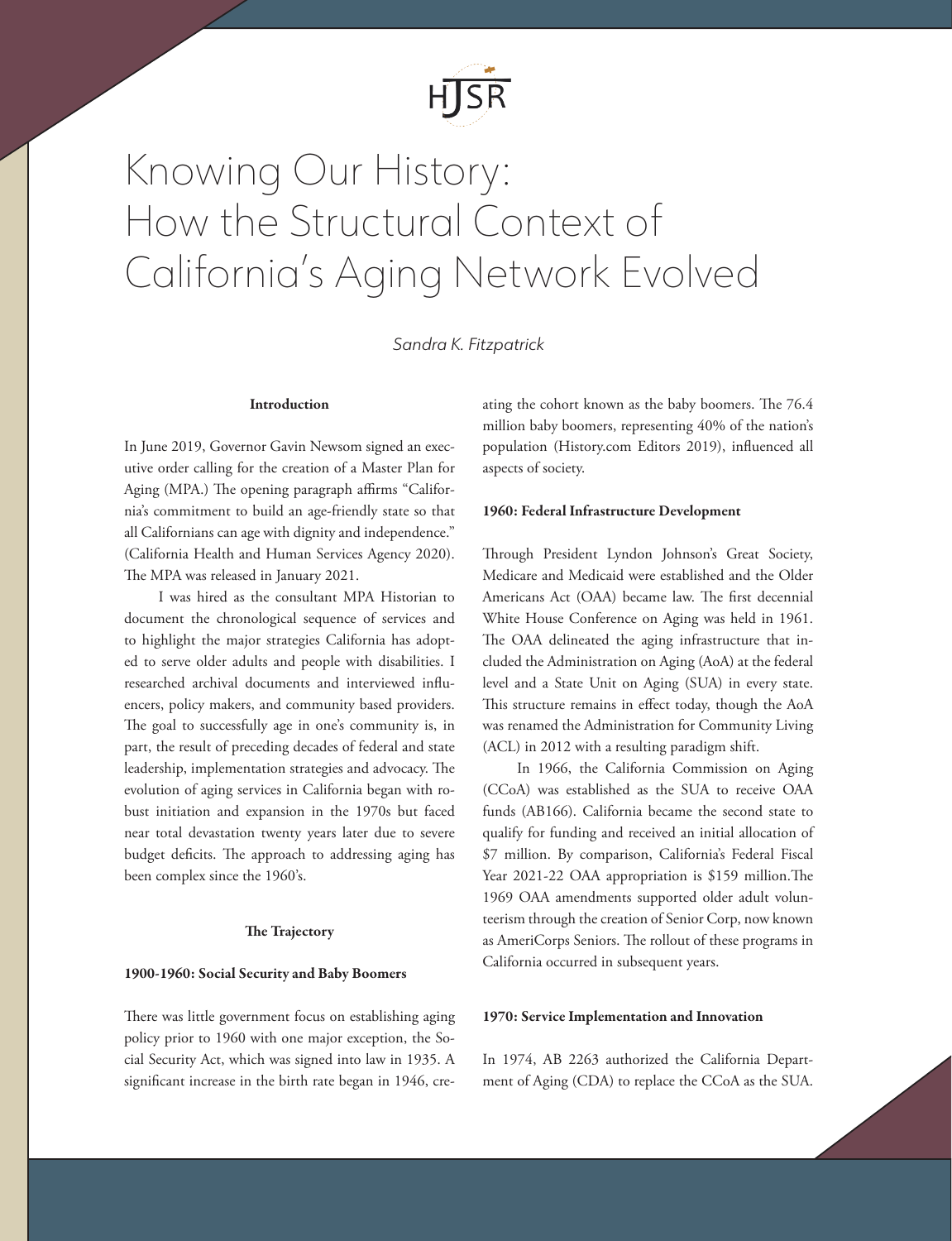CDA designated the thirty-three Area Agencies on Aging (AAA) to serve as local planning and administrative entities. The original designations have remained constant. Collectively the AoA, SUA and AAAs are known as the "aging network."

To ensure the inclusion of consumer voices in the planning of services for their communities, the OAA required AAAs to form advisory councils. During this decade the OAA created a proliferation of new programs including Senior Nutrition, Long Term Care Ombudsman, Services for Native Americans, and the Senior Community Service Employment Program. OAA grants were also awarded to senior centers and the designation of multi-purpose senior centers as "focal points" began.

Outside the AAA's purview, county operated inhome supportive services and adult protective services were being developed along with California's initial comprehensive care models, i.e. On Lok Demonstration Project, Adult Day Health Care pilots, and Multipurpose Senior Services Project, a four-year research and demonstration project.

#### 1980: Service Expansion and Nursing Home Reform

The [Older Californians Act of 1980](about:blank) (OCA) was enacted to comply with evolving federal mandates and allow for service expansion. The OCA is still the principle document for the provision of aging services in the state. The mid-1980s brought vitality to the aging network as a plethora of new programs were initiated in California. Funded entirely by state general funds, these programs were collectively known as Community Based Services Programs (CBSP). In addition Caregiver Resource Centers, Alzheimer's Disease Centers and the California Senior Legislature were created.

The Senior Center Bond Act (Proposition 30) on the 1984 statewide ballot was approved by nearly 76% of voters. Proposition 30 funds were used for the acquisition, construction or renovation of senior centers including the Humboldt Senior Resource Center and the Healy Senior Center in Redway.

Concerns about nursing home care drew attention after a Little Hoover Commission's audit found "far too many" quality of care concerns in California's nursing homes. The Little Hoover Commission is California's Independent Oversight Agency. As a result of the audit, the Nursing Home Patients Protection Act was signed into law in 1985.

# 1990: Boomer Planning, Service Consolidation, and Disability Rights

Bill Clinton became the first baby boomer to be elected President. As discussions ensued around the boomers and their impact on services and resources, Senator John Vasconcellos called for a Statewide Long Range Strategic Plan for Aging (SB910). This Plan was the basis for two similar efforts in subsequent years, including a three-part Master Plan authored by Assembly Member Patty Berg which would "help guide policymakers and stakeholders as they develop comprehensive and meaningful legislative, grassroots and policy agendas to address the issues surrounding the aging of California baby boomers." (California Strategic Plan on Aging Advisory Committee 2004)

About twenty years after the aging network began, the Little Hoover Commission conducted a study of California's long term care system and determined the structure was fragmented and favored institutionalization at the expense of home and community-based services. Their recommendations for improvement included program consolidation – a recommendation that has been echoed many times since. In a subsequent 2011 report the Little Hoover Commission would describe California's long term care system as "broken" (Little Hoover Commission 2011). In time the phrase 'long term services and supports' would replace 'long term care.'

The 90's brought a change in the treatment of and assumptions about disability – an important recognition since 42% of older adults have a disability. The decade began with President H.W. Bush signing the Americans with Disabilities Act (ADA) which prohibited discrimination on the basis of disability and ended with the Olmstead Decision where the Supreme Court held that people with disabilities have a right to receive state funded supports and services in the community rather than institutions. The decision represented a federal Medicaid policy shift towards community-based long term services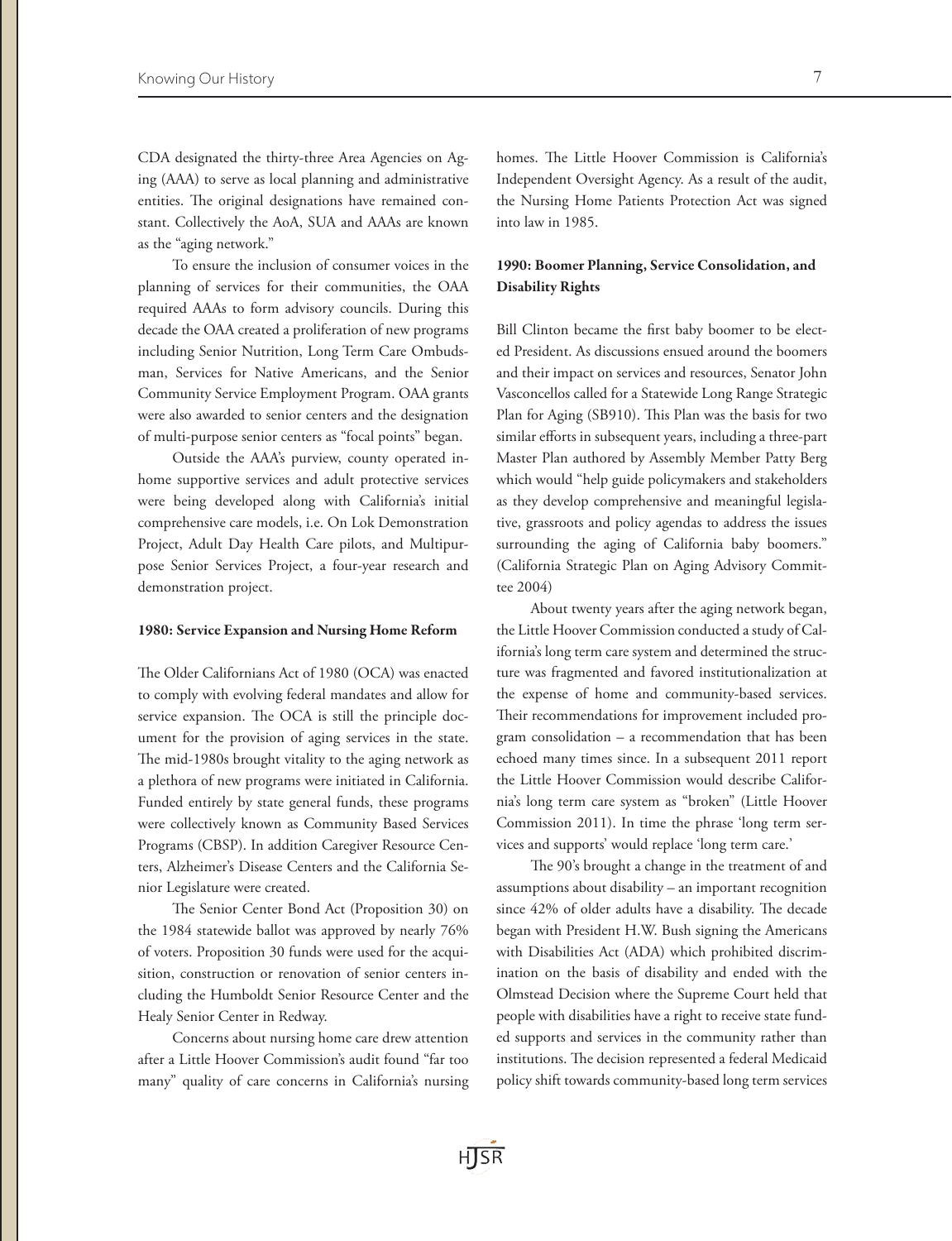and supports (LTSS) options to avoid unnecessary institutionalization.

### 2000: Decade of Deficits and Care Transformation

The new millennium started promisingly for the aging network when Governor Gray Davis committed \$271 million to help older Californians remain at home (Fitzpatrick Consulting 2020). Unfortunately California faced repeated budget deficits during this decade. The most significant was a \$26 billion deficit in 2009 that included a 32% reduction in state general funds (Fitzpatrick Consulting 2020). These reductions resulted in the elimination of the OCA's community based services programs. Funding has yet to be restored to these services. The calls for restructuring aging programs, administration, and long-term services and supports grew more frequent.

Following the Olmstead Decision, federal initiatives began to streamline processes and implement consumer-friendly systems. This made it easier for individuals to learn about and access services they need in order to live in home and community-based settings. California received funding to implement these initiatives which included California Community Choices, Money Follows the Person, California Community Transitions Program and the Aging and Disability Resource Connections (ADRC). California's first two ADRCs were started in 2004. Also during this decade the federal government allocated funding to the new Family Caregiver Support Program. Through the Medicare Modernization Act a new prescription drug benefit was created to help beneficiaries pay for prescription medications.

# 2010: New Paradigms, Outside Government Efforts and Promise of Hope

The Patient Protection and Affordable Care Act, also known as the ACA, was signed by President Barack Obama in 2010. The ACA included many Medicare benefits for older Americans including an enhanced prescription drug benefit and coverage for preventive care procedures and screening. In 2012 the Administration for Community Living (ACL) was created at the federal level to bring together the Administration on Aging, the Office on Disability and the Administration on Developmental Disabilities into a single agency. The ACL was created around the fundamental principle that older adults and people of all ages with disabilities should be able to live where they choose, with the people they choose, and with the ability to participate fully in their communities. The passage of the California's Coordinated Care Initiative (CCI) in 2012 was an effort to transform California's Medi-Cal delivery system (health and long term services and supports) to better serve the state's low-income seniors and persons with disabilities.

Three efforts, independent of state or federal government, were launched this decade to support community living and access to services. These included the California Collaborative for Long Term Services and Supports, a statewide coalition of aging and disability organizations that advance policy around long-term services and supports, AARP California's Livable Communities Initiative that "supports the efforts of neighborhoods, towns, cities and rural areas to be great places for people of all ages and abilities to live," and the California Aging and Disability Alliance, comprised of twenty diverse organizations, who share a common commitment to create affordable financing solutions to address the needs of the population now and into the future. There was the promise of a new Master Plan for Aging (MPA) under construction as the decade came to a close. The 2021 MPA is historical in that this effort is the first time the State's Governor initiated the planning process.

#### Observations and Influences

The trajectory of services for older adults has not been smooth. Since the 1960's a confluence of variables and resources has resulted in a complex patchwork of services with different funding, eligibility, and duration. What follows is a list of observations and influences - perhaps to serve as lessons to be learned as the evolution of services continues.

The impetus for the aging network began in the 1960s. The federal government's role in the on-going development of aging, disability, and long term services and supports cannot be overstated. Decen